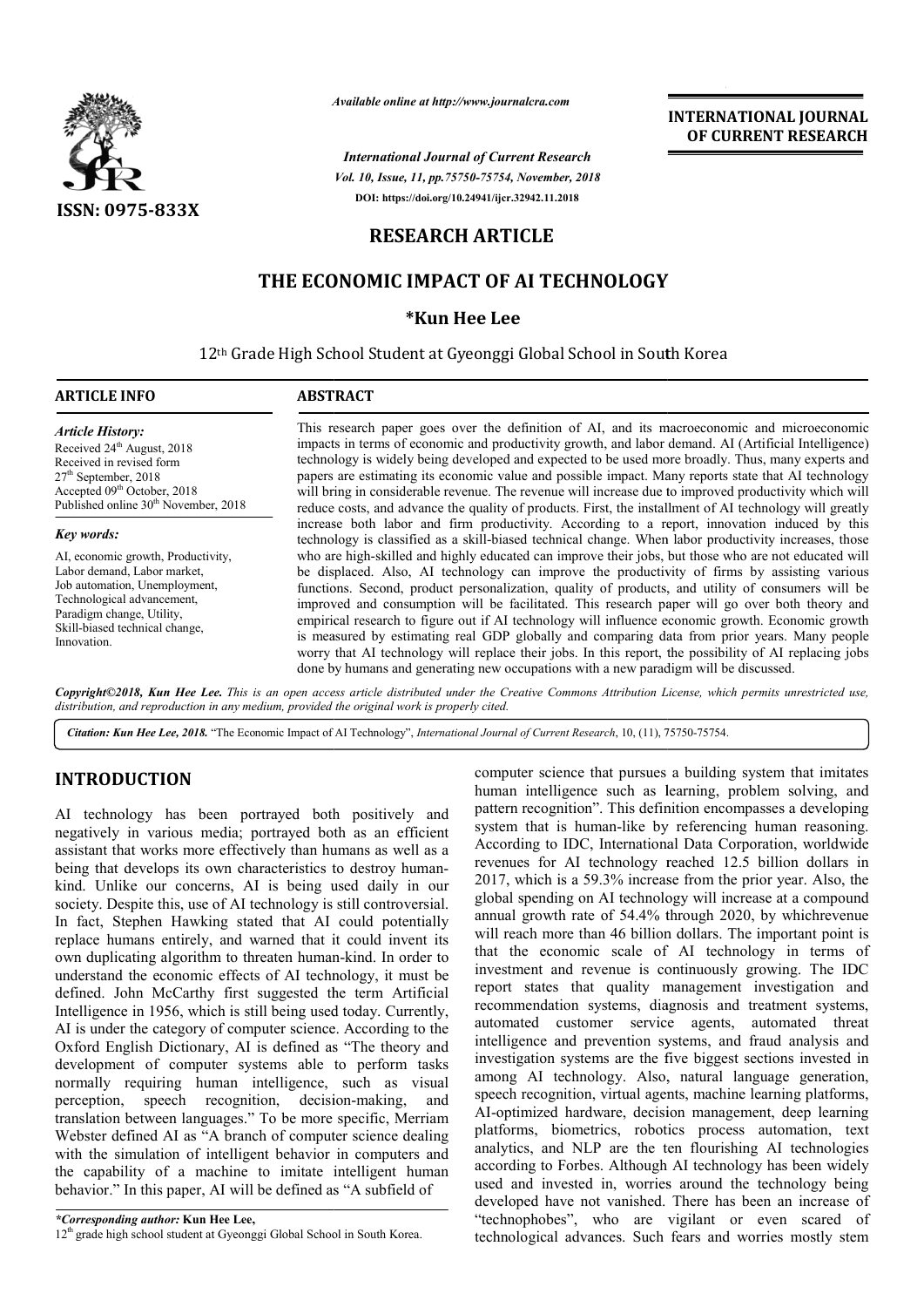from technology being automatic, especially in areas where robots or AI software can replace jobs.

## **Economic Impact of AI in terms of Advancement in Technology**

**Effect of Technological Advance on Labor Productivity Historically:** In the 19<sup>th</sup> century, technological advancement reduced relative labor productivity of skilled workers and enhanced labor productivity of some unskilled workers. With this background, this innovation is called unskilled unskilled-biased technical change. As people, especially s skilled workers thought the mass production using machines was a threat to their lives, they participated in the Luddite riots and destroyed machines. Despite their efforts, the Luddite riots failed. The Industrial Revolution's sudden technological advancement led to a decline of high skilled workers but an increase in labor productivity of low skilled workers. Therefore, although many high skilled workers lost their jobs, average labor productivity highly increased through division of labor and automation. However, the sudden technological advance in the  $20<sup>th</sup>$  century was totally different. Computers and the Internet have highly increased the relative productivity of high skilled workers, while labor-intensive workers, who just repeat simple routine tasks, lost their competitiveness. That is, firms demand workers with a high level of education rather than low educated ones. In fact, Nir Jaiimovich and Henry Siu stated that the recent decline in manufacturing is responsible for the low labor demand for less educated workers. Moreover, Autor, Levy, and Murnane found that approximately 60 percent of the estimated demand preference to college-educated workers can be explained by the reduced labor demand for workers with routine tasks and increased labor demand for workers with cognitive, problem-solving, creative tasks. The advent of computer and the internet drove productivity increase of highly skilled workers. Therefore, the overall productivity increased, but profit and the utility of increased productivity haven to been equally distributed. or-intensive workers, who just repeat simple routine<br>st their competitiveness. That is, firms demand<br>with a high level of education rather than low<br>ones. In fact, Nir Jaiimovich and Henry Siu stated<br>ecent decline in manufa solving, creative tasks. The advent of<br>ernet drove productivity increase of highly<br>refore, the overall productivity increased,<br>ity of increased productivity havenot been

**AI and Labor Productivity:** As mentioned above, advances in technology showed a linear increase with labor productivity. Like the digital revolution caused by the development of computers and the internet, AI technology has a high chance of becoming a skill biased technical change. In fact, according to Statista.com, labor productivity growth with AI technology is estimated to be around 30 percent. Due to AI technology, by 2035, labor productivity is expected to grow over 30 percent. According to CNBC, thanks to AI technology based industries, which include lots of industries such as the hotel business and banks, the labor productivity of The United States, may even grow over 40 percent. The report stated that AI can learn workers' capabilities, help them understand best practices and do higher-skilled jobs with a higher quality and productivity.

**Promotion of Productivity of Firms:** AI technology is not just a 'single' technology but rather is a collective group of different technologies. Having such a diverse spectrum, it affects many parts of the economy in various ways. Firms, one of the components of an economy, are composed of many sectors. First, firms should decide their strategies and build business models to sell products and services, which include offering, pricing and go-to-market strategies. Then, AI can reduce the risk, time, and capital spent while a company moves from strategy to execution by simulating market conditions and creating a digital virtual model of product features based on rs' capabilities, help them understand best practices and<br>her-skilled jobs with a higher quality and productivity.<br>**otion of Productivity of Firms:** AI technology is not<br>'single' technology but rather is a collective group

cally in areas where<br>
interaction and other in the past and user preferences. Moreover, a<br>
more simpled in the past and user preferences in the past and user<br>
of Advancement in calendard for example, AI can some scalariti firms should discover and reflect new information and trends of their products through Research and Develop (R&D). In this case, AI can reduce runways required before insig generated. For example, AI can scan scientific data to identify whether there is another use for a drug which has been approved. It can also manage systems to make more or better output using limited resources. For instance, AI can automate the production line with robots and it can adjust systems immediately to produce goods based on spontaneous orders. generated. For example, AI can scan scientific data to identify whether there is another use for a drug which has been approved. It can also manage systems to make more or better output using limited resources. For instanc final products to customers. AI can reduce the time and resources required in this process by automatically ordering raw materials based on sales patterns and production time. For marketing, sales and customer service with increasing customer engagement is crucial. AI can reduce the information asymmetry between the firms and consumers and let firms reflect trends and consumers' preferences. For example, companies can provide personalized recommendations of products and services by developing AI chatbot consumer service agents, and monitoring sales practices. Lastly, AI can execute back-office supporting activities by costs and reducing risks with better planning and forecasting. Likewise, AI can increase productivity of firms by supporting various tasks. Then, what does increased productivity imply about production? With an increase in productivity by AI, productivity increases as well as factor payments. This leads to increases in income and GDP since the sum of income and GDP are equal. However, income increases as a result of a capital share income increase, not labor share income. Therefore, some labor forces will be more productive and will remain in their occupations, while others will be discarded from the workplace. The latter will be discussed in the labor section of this report. Viewing micro-economically, when income is increased, budget constraint moves upward. Therefore, utility will be gained at the next isoquant level. Viewing macro-economically, the income increase will allow more goods to be bought. Therefore, consumption will be income is increased, budget constraint moves upward.<br>Therefore, utility will be gained at the next isoquant level.<br>Viewing macro-economically, the income increase will allow<br>more goods to be bought. Therefore, consumption Marginal Propensity to Consume (MPC). Therefore, investment and imports will increase but net exports will decrease. investment and imports will increase but net exports will decrease.<br>This effect is explained by the IS-LM model. The IS curve is sful models in the past and user preferences. Moreover, should discover and reflect new information and trends r products through Research and Develop (R&D). In this AI can reduce runways required before insights are raw materials based on sales patterns and production time. For marketing, sales and customer service with increasing customer engagement is crucial. AI can reduce the information asymmetry between the firms and consumers a reflect trends and consumers' preferences. For example, companies can provide personalized recommendations of products and services by developing AI chatbot consumer service agents, and monitoring sales practices. Lastly, ctivity increases as well as factor payments. This leads<br>reases in income and GDP since the sum of income and<br>are equal. However, income increases as a result of a share income increase, not labor share income.<br>
e, some labor forces will be more productive and will<br>
in their occupations, while others will be discarded<br>
tworkplace. The latter will be discussed in the labor<br>
of this re

the combination of points where Y=C+I+G+NX. And when income is increased the IS curve will shift upward. This is because the amount decreased by an increase in imports cannot offset the amount increased in consumption. Therefore, the new equilibrium shows that the real interest rate and real GDP will increase linearly. combination of points where  $Y=C+I+G+NX$ . And<br>me is increased the IS curve will shift upward. T<br>use the amount decreased by an increase in imports of<br>t the amount increased in consumption. Therefor<br>equilibrium shows that th

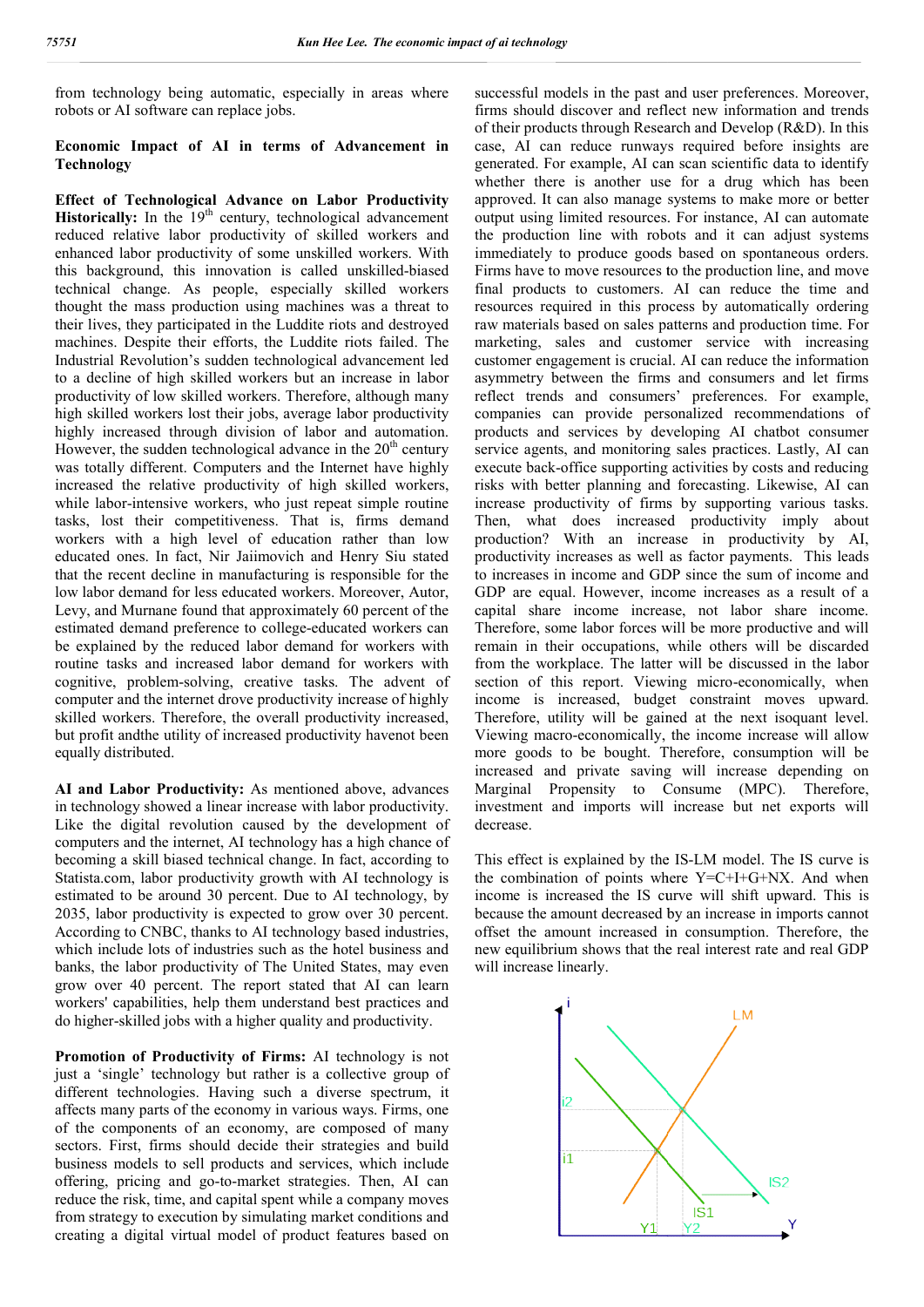**Promoting Utility on Consumption Perspective by AI Technology:** AI technology can promote the utility of consumers in various ways. First, AI technology can provide product personalization. Firms can provide product personalization by gathering lots of personal data, and making a meaningful result that indicates personal preferences. In this process, AI can help firms gather consumers' data and analyze it. When firms personalize their products, product choices for consumers will increase. Therefore, marginal utility of consumption will rise since the marginal utility of buying various goods rather than buying lots of single items is higher. Therefore, it generates an increase of consumption. AI technology can promote the quality of products in two ways. First, the scope of functionality of the product can be expanded. Second, utility yielded can be increased while the scope remains the same. That is, with AI technology, products with various functions can be developed. The increased scope of functionality and versatility of products will create more consumption. Finally, AI technology can save time. Since AI technology highly increases productivity, it can allow people to have enough time to consume more. AI technology can also reduce consumers' efforts to search for an item that they want, which ultimately saves search costs. Furthermore, as AI offers recommendations to customers by analyzing consumer's characteristics, it can help consumers achieve maximized utility or find little utility level with minimized searching costs and effort.

#### **Economic Growth Through AI Technology**

**Theoretical Background: Solow-Swan Model:** According to the Solow-Swan model, real GDP, which is represented as Y, is equal to the production function of capital and labor, which are factors of production.

$$
Y = F(K, AL)
$$

There can be three possible scenarios: economic state without population growth and without technological advancement, economic state with population growth but not with technological advancement, and economic state with population growth and technological advancement. The economic steady state is when change in capital person equals the saving rate multiplied by production per person minus the depreciation rate multiplied by capital per person (Saving rate  $=$  s, depreciation rate  $=$   $\delta$ , population growth rate  $=$  n, technological advancement rate  $= g$ )

$$
\Delta k = s * f(k) - (\delta + n + g)k
$$

Since Y equals consumption $(C)$  plus investment  $(I)$ , assuming that there is no government spending and net export,  $(Y = C+I)$ Y minus C is equal to I. Since I is equal to S(saving), Y minus C is equal to S. Therefore, Y-C=S, which corresponds to our intuition. So, we can simply say that s (saving rate) times Y is equal to I. And investment is the sum of  $\Delta K$ ,  $\delta K$ ,  $nK$ , and  $qK$  when  $\Delta K = new capital$ ,  $\delta K =$  depreciation of old capital,  $nK =$  capital for new workers, and  $gK =$  new capital for improved ability for each worker. So,  $s^*Y = \Delta K + \delta K + nK +$  $gK$ , and  $\Delta K = sf(K) - \delta K - nK - gK$ . To divide the whole equation by L, which is the number of population assuming that all people are employed,  $\Delta k = sf(k) - \delta k - nk$  –  $gk$  is the result. And 'k' represents capital per person. If sf(k) is larger than  $\delta k + nk + g k$ , k changes since  $\Delta k$  is larger than 0. On the other hand, if sf(k) is smaller than  $\delta k + nk$  +

 $gk$ , k also changes since  $\Delta k$  is smaller than 0. Therefore, the steady state is when  $\Delta k = s * f(k) - (\delta + n + g)k$ .

First of all, when there is no population growth and no technological advancement, n equals 0, and g equals 0. Therefore, the steady state is when  $\Delta k$  equals 0. And since it is fixed in steady state Y and y does not change at all. So, we cannot explain economic growth by this model.

Secondly, when there is population growth and no technological advancement,  $n>0$  and  $g=0$ . In the steady state, y(real GDP per capita) is fixed, so Δy=0. However, since y=Y/L, and L increase at the rate of n, Y also increases at the rate of n in order to satisfy the condition of  $\Delta y=0$ . Therefore, this model can explain economic growth in real GDP, but not economic growth in real GDP per capital.

Lastly, when there is both population growth and technological advancement,  $n>0$  and  $g>0$ . And Y=F(K, AL), which is labor augmenting production function, states that technological advance can improve the production skill of each worker by letting them work with more capital stocks. Since production function is Constant Returns to Scale (CRS), we can say that  $Y/AL=F(K/AL, 1)$ .

In the steady state,  $\Delta$ (Y/AL) equals 0. Moreover, since A increases by rate of g, y should increase by the rate of g since Y/L equals y. Therefore,  $\Delta y = g$ , and  $\Delta Y = n + g$ . So, this model explains both real GDP growth and growth of real GDP per capital of the economy. In conclusion, economic growth per capital can be explained if and only if technology is developed. Therefore, AI technology as technological advancement will bring us an increase in productivity, which will increase production, and economic growth.

**Empirical Research:** According to the report written by Susanto Basu, John G. Fernald, and Matthew D. Shapiro, the increased productivity in the 1990s was led by technological growth, which corresponds with theoretical analysis explained in the prior section. Moreover, in 2004 Romain and Van Pottelsberge found that the marginal value of one dollar invested in AI can increase to 1.99 dollars. Using their discovery, since 14.9 billion dollars was invested in AI technology in 2014, approximately 296.5 billion dollars of economic growth is estimated over the next ten years from 2014 to 2024. However, the amount invested in AI technology keeps growing at a linear rate. According to the report by Romain and Van Pottelsberge, since investment in AI technology grows by about 3.3 billion dollars per year, the estimated AI industry will produce approximately 657.7 billion dollars by 2024. Private investment in AI will yield the same economic output as general private sector R&D. Furthermore, according to the PwC report, global GDP could rise by14 percent, which is equivalent to 15.7 trillion dollars, in 2030. To put it into perspective, 15.7 trillion dollars is more than the currency output of China and India combined. Therefore, we can conclude that technological advancement directs economic growth based on previous incidents as well as theory. In addition, reports by PwC, Romain, and Van Pottelsberge suggest that AI technology will especially bring us economic growth, which is estimated to be 15.7 trillion dollars globally.

#### **AI technology and the Labor Market**

**Jobs Displaced by Automation:** Although the technological development of AI technology has made society better in terms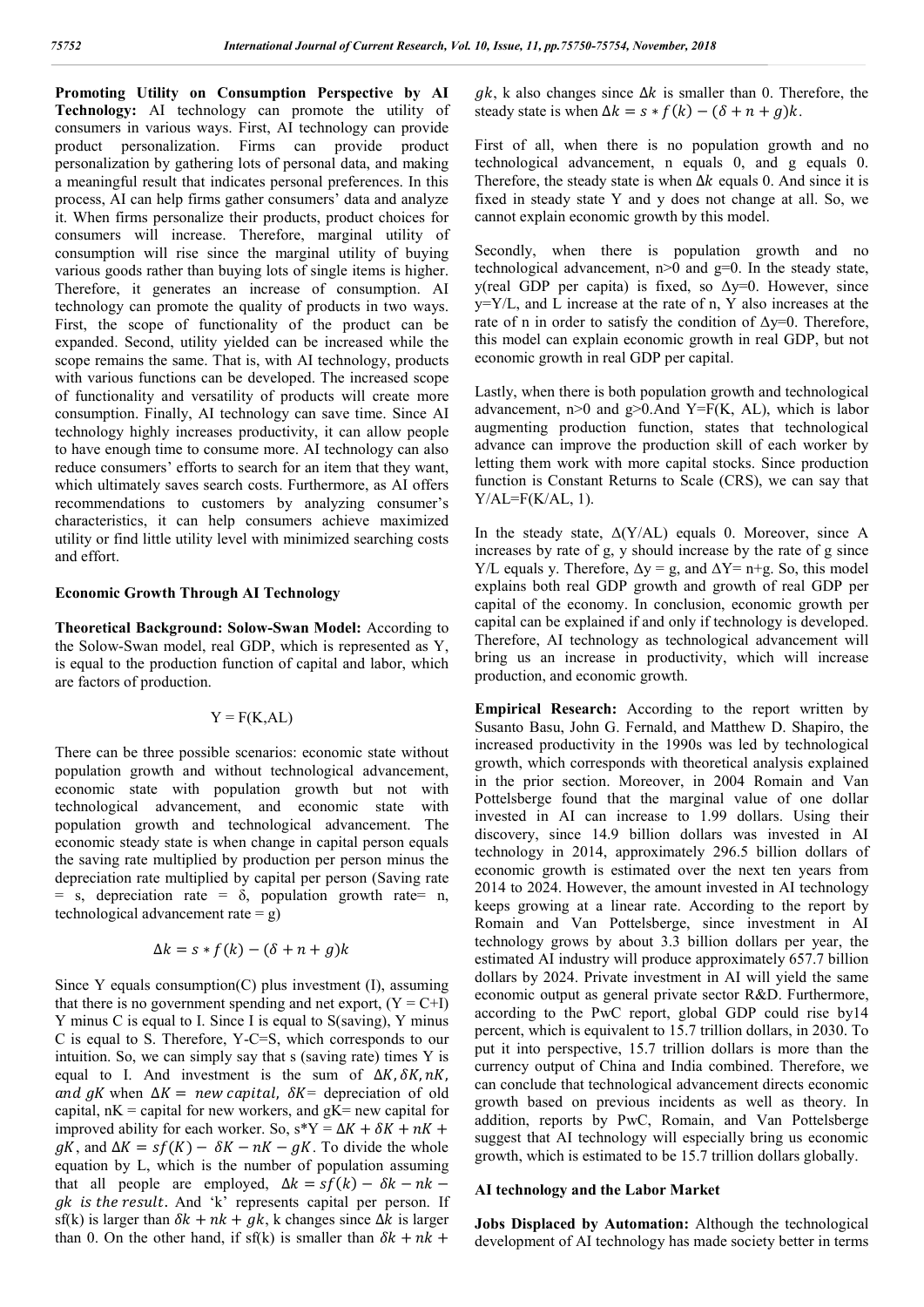of productivity and economic growth, whether the benefit is shared broadly has not been determined. Rather, considering that most technological innovation nowadays is skill-biased technological change, the benefit of economic growth is likely to be shared unevenly. According to Oxford University researchers Frey C.B. and Osborne M.A. and a sample of occupations from the US Department of Labor, about 47 percent of jobs in the United States are at high risk due to AI job automation by 2030. However, Arntz M. Gregory, T. and Zierahn, M. suggested that 9 percent of jobs in the US are at high risk in 2015, which used an OECD-compiled dataset. Furthermore, according to the report of Frey and Osborne, about 83 percent of jobs whose hourly wage is less than 20 dollars are at risk of job automation, while 31 percent of jobs whose hourly wage is between 20 dollars to 40 dollars are at risk, and only 4 percent of jobs whose hourly wage is more than 40 dollars are at risk of being dismissed by job automation. Also, according to Arntz M. Gregory, T. and Zierahn, M., about 44 percent of workers with less than a high school degree are at risk of job automation while only 1 percent of workers with a Bachelor's degree are at risk. This result shows us that jobs which require less education are at a higher risk of job automation than workers with less education. Using "drivers" as an example job, a White House report predicted what will happen if automated vehicles came out. Although the report predicted that many jobs will disappear by the advent of the automated vehicle, various driving jobs with less-automatable tasks might not disappear. For example, school bus drivers have various tasks including driving, which is automatable, and attending to children, which is less automatable. That is the reason why the report states that only 30 to 40 percent of drivers for special clients, such as students going to school, are going to be displaced while nearly 100 percent of heavy truck drivers are going to be displaced by automated vehicles.

**Job Creation due to AI Technology:** Despite the fact that AI technology might bring massive job unemployment by job automation, AI technology has potential to create job opportunities. In fact, Arntz, Gregory, and Zierahn stated in their report that new technologies may bring positive effects on labor demand by improving competitiveness and a positive effect on worker's income which was mentioned in section 2.3. Moreover, Autor suggested that previous research ignored "strong complementarities between automation and labor that increase productivity, raise earnings, and augment demand for labor". Also, AI technology itself requires new jobs. Someone has to develop, maintain, applicate, operate, and regulate the technology in order to gain benefits and alleviate negative impacts on the technology that it might give. In the initial stage of development, highly-skilled software developers and engineers are needed. Then, since AI has to be "educated" in order to function well, workers who manage, collect, and generate data are needed. Furthermore, to alleviate all the possible negative impacts that AI can bring, sociologists who will investigate the impact on specific populations, and philosophers who will review frameworks for ethical evaluation are needed. Moral dilemmas and ethical questions are too hard to solve, decide, or be judged by computer algorithms. Therefore, AI should only learn relatively simple ethical questions, while others can be answered case by case from philosophers. That is, philosophers are needed in the AI developing step when making manuals or algorithms of AI. Furthermore, to minimize the negative impacts on real people and to maximize the benefits shared by each component of our

society, sociologists should investigate the sociological impact on real people. In addition, we have to focus on why AI is called "Artificial Intelligence", and "Augmented Intelligence". That is, AI technology's role is to assist individuals and enhance their productivity, rather than replace them. Thus, since human work is still needed to complement AI technology, labor demand will not suddenly shrink. Rather, labor demand for those who can complete tasks while using AI's support will be generated. Furthermore, people to supervise AI will be needed. In order to use the technology in both a beneficial and safe way, we need to regulate, control, and supervise the technology and people using the technology. Especially for those cases that need ethical judgement, morality, and social intelligence, AI technology needs real time supervision. Lastly, since there are paradigm shifts as technologies are developed, people who can reflect the social need and 'Zeitgeist' into the technology and continue developing the technology in better ways are needed.

## **Conclusion**

In conclusion, AI technology will cause a major impact on our society. First, advances in AI technology will have a great effect on economic growth. As mentioned previously, technological advances have the tendency to increase productivity; especially in a company, AI technology will be used in versatile ways, thus helping overall productivity. This kind of productivity will induce increases in minimum wage, product quality, consumption and expenditures and allow product personalization. In addition, AI technology advances cause an increase in consumer utility by conserving time and reducing cost. Through the Solow-Swan model, increases in real GDP growth and real GDP per capital growth by technological advance were shown to be theoretically possible. This report showed what happens if experimental research corresponds with the theoretic outcome. According to research outcomes, effects of technological advances during the 1990s in productivity and economic growth are apparent. Dissertations that analyzed relations between AI technology and investment and economic growth state that one dollar invested in AI technology will come back as 1.99 dollars economic growth. Much more research also agrees with this claim. On the other hand, it is true that worries about AI technology replacing the human labor force have increased. In this report, the possibility of both gaining and losing jobs due to AI technology has been discussed. First, according to Frey and Osborne's report, 47% of US jobs will disappear by 2030. Importantly, since AI technology is a skill-biased technical change, employees with less education, and lower-income earners are at a higher risk. Thus, technological advances have an unequal effect on society. Despite the common belief that AI technology only reduces jobs, it can, in fact, create new jobs for people to invent, manage, maintain and restrict such innovation. Arntz, Gregory, and Zierahn's report states that AI technology can induce a positive effect on the demand of labor if there were increases in wage and product competitiveness. The main focus is that AI should help humans' labor skills rather than replace them, which means that "humans" have to learn from such technology to be better.

## **REFERENCES**

Aditi Roy, "Artificial Intelligence will boos US productivity, says report." CNBC, 2016 (https://www.cnbc.com/2016/